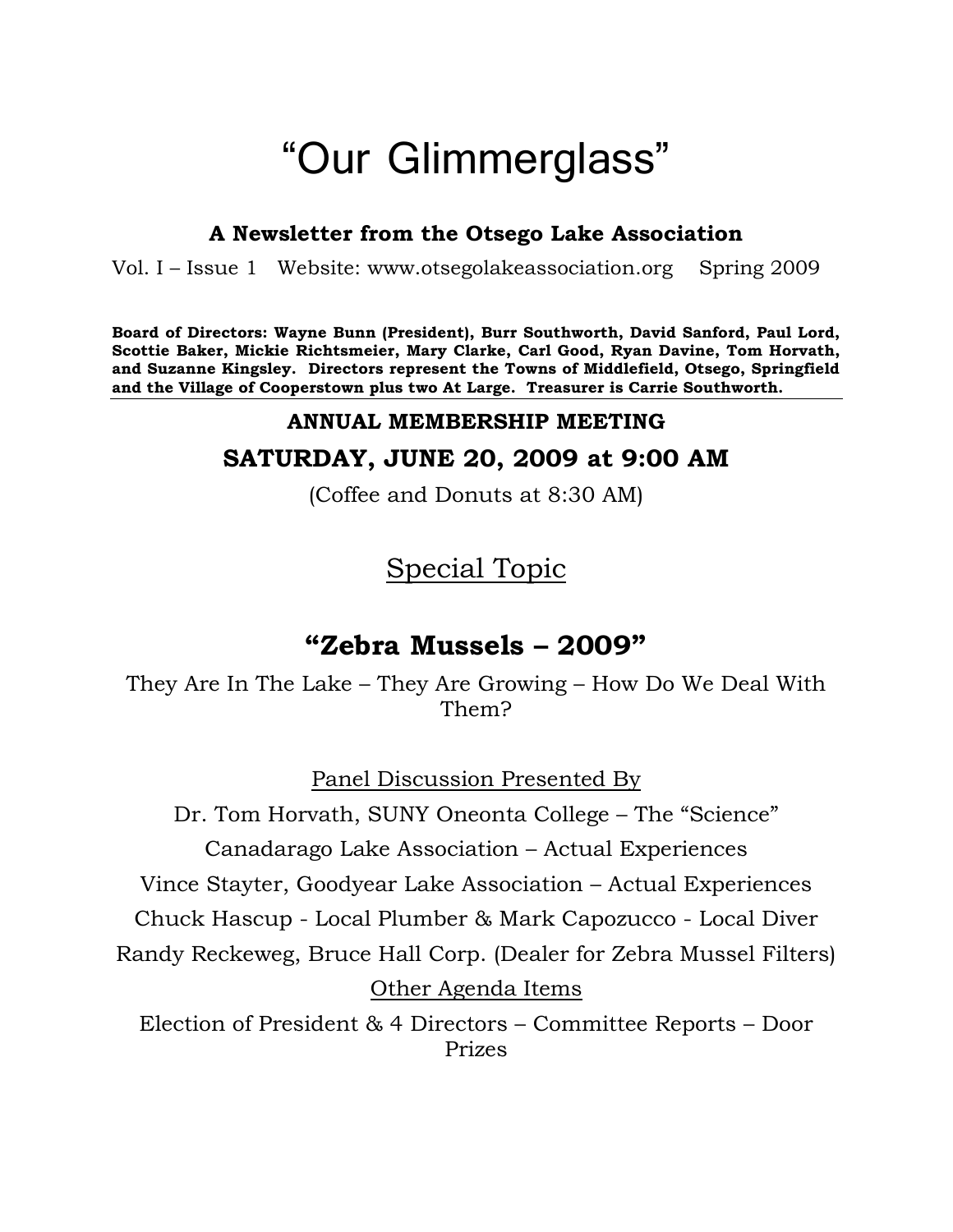#### Meeting Location

# Town of Springfield Community Center County Route 29A – Springfield Center – Just East of Fire Station Members and Non-Members Are Welcome to Attend

OLA encourages you to attend this meeting to learn how to deal with the zebra mussels regarding your lake water supply, boats, docks, floats, and swimming areas. Representatives of the Canadarago Lake Association and the Goodyear Lake Association will explain the problems that they have experienced with zebra mussels over the past few years and how they have dealt with them. Local plumbers will discuss your water intake line and pumping system, and a local vendor will discuss a line of zebra mussel filters available in Cooperstown. Come to this meeting to have your questions answered and meet other people from the Otsego Lake community. For more information, please contact OLA President Wayne Bunn by telephone at (518) 542-6630 or by e-mail at otsegolakeassoc@hotmail.com.

#### Understanding the Color of Otsego Lake

By Tom Horvath, Ph.D., Aquatic Biologist & Limnologist, SUNY Oneonta College

What happens when you jump into a lake? You get wet. What happens when light jumps into a lake? You get color. But how?

Light is made up of a spectrum of wavelengths, some of which our eyes perceive as colors. For example, light in the wavelength 475 nanometers  $(1000 \text{ nm} = 0.00004 \text{ inches})$  appears blue to us, while light in the wavelength 650 nm appears red. In fact, we only perceive light in wavelengths from 400 nm to 700 nm (see Figure; from Kalff 2002, Limnology).

It's the fate of light after it enters a lake that determines the color of a lake. Light can be either 1) reflected, 2) absorbed, 3) scattered, or it can continue to move through the water (called transmission). **Reflected light** is light that strikes something but gets returned in a specific direction (for you physics buffs remember the angle of incidence equals the angle of reflection). A good bit of light is reflected from the lake's surface (more so when it's wavy because of the increased surface area). Generally, all the wavelengths of light are reflected, so the light appears white (or colorless), and hence doesn't affect color much. **Absorbed light** is light that strikes



something and is lost. For example, if an algal cell is hit by light, it will absorb light in most of the spectrum except green, which has the chance to get back to our eyes. So water that has a lot of algae growing in it appears green to us. **Scattered light** is light that strikes something and heads in a random direction. From physics we know that the smaller wavelengths (blue) are scattered more than larger wavelengths (green through red).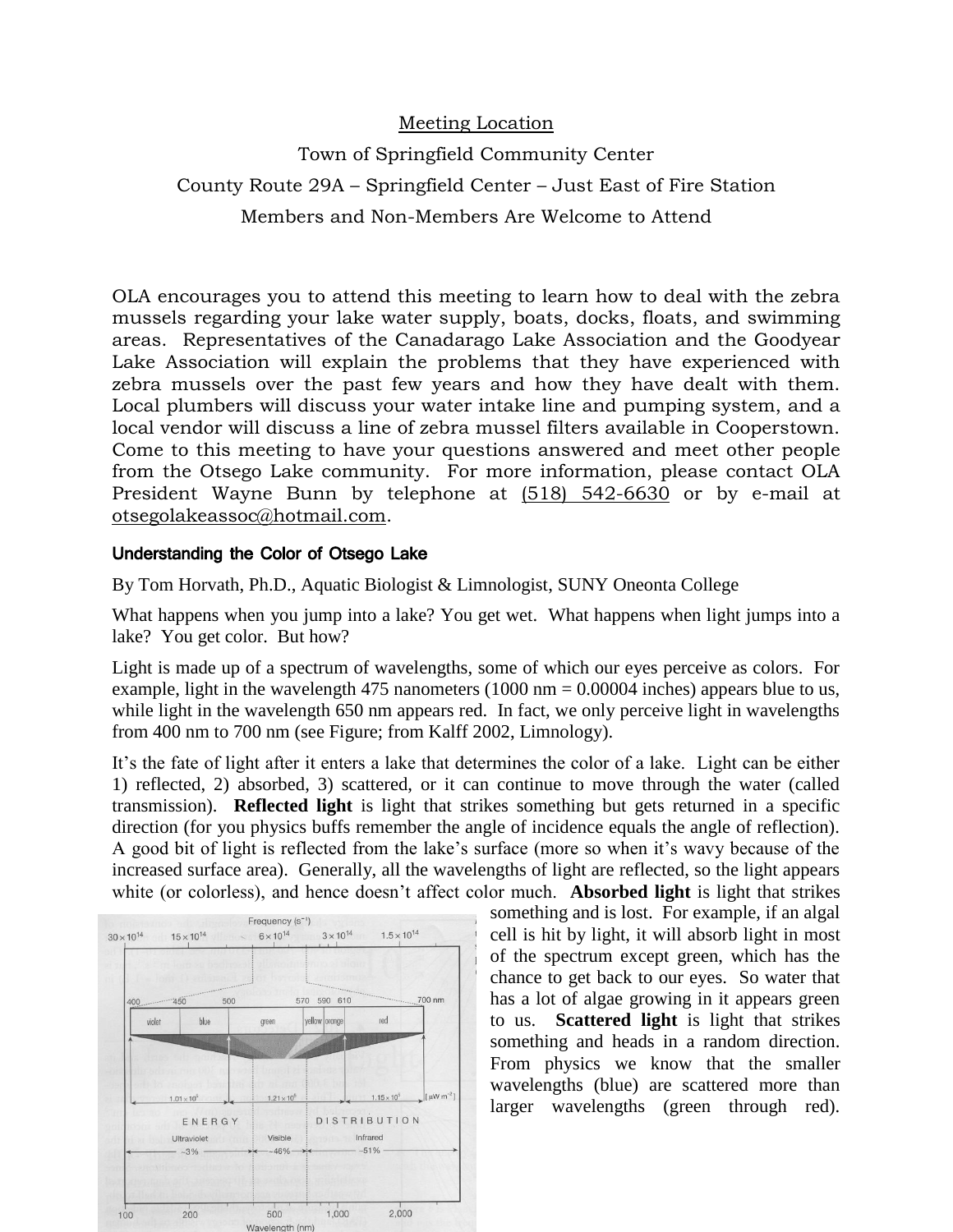Water that is almost pure will look blue because all the wavelengths are absorbed and lost except blue, which is scattered. Some of the scattered blue light exits the water and reaches our eyes, hence the water appears blue to us. This is also why the sky is blue, at least on clear days.

Lakes come in many colors – some are blue, some are green, some are brown, some are even red – and the color of the water can tell us quite a bit about the lake. Glimmerglass got its name because the water was at one time crystal clear and appeared a deep blue. This was because very little stuff was in the water to absorb light, except the natural absorption capacity of water. There are times in the summer when Otsego Lake takes on a shimmer of green (almost fluorescent at times). This is because the lake is experiencing an algal bloom, which absorbs all the light except green, which is scattered back to our eyes. If you travel into the Adirondack Park, some of the shallow lakes along the roads look rather tea-colored. This is because the water has a lot of dissolved organic matter in it, which comes from the decaying plants all around the water. Dissolved organic matter absorbs light in blue to yellow range, so what gets scattered back to our eyes is the orange to red light, which looks brownish to us.

I hope you are now more familiar with your lake. Keep looking for new articles in future OLA newsletters. However, if you have specific questions about limnology and Otsego Lake, I will try to address them as well. Email questions to me at [horvattg@oneonta.edu](mailto:horvattg@oneonta.edu) and I will post both questions and the answers in this newsletter.

#### **Reward for Photographs of Mud Plumes in Otsego Lake**

The OLA Board of Directors has authorized the cash payment of \$300 to anyone who submits an acceptable color photograph showing a "mud plume" in Otsego Lake taken during either 2008 or 2009. A mud plume is a large volume of mud or debris that flows into the lake from a tributary stream or shoreline embankment usually after a heavy rain storm or other unusual event like a beaver dam break. The photograph will be used to educate lakeside property owners, municipal officials, and the general public about the effects and impacts of mud in the lake. It will not be used to identify specific individuals or property owners. The OLA Board of Directors will have the final authority on the acceptability of any photographs and the awarding of prize money. Please submit a color print of your photograph to Otsego Lake Association, P.O. Box 13, Springfield Center, NY 13468 or by e-mail to otsegolakeassoc@hotmail.com.

# **Otsego Lake Assoc. "Adopts" Two Mile Section of State Highway 80**

OLA has "adopted" a two mile section of State Highway 80 (West Lake Road) under the NYS Department of Transportation's Adopt A Highway Program. The section of the highway that OLA adopted starts about ½ mile northerly of Five Mile Point and ends about just southerly of Allen Lake Road. The purpose of the program is to allow volunteer organizations the opportunity to keep a section of a particular State highway clean by periodically picking up trash and debris those careless motorists or others have thrown on the side of the highway. The NYSDOT provides all training, hard hats, safety vests, and refuse bags. If you would like to help OLA keep this section of the West Lake Road clean, please contact OLA President Wayne Bunn by telephone at (518) 542- 6630 or by e-mail at otsegolakeassoc@hotmail.com.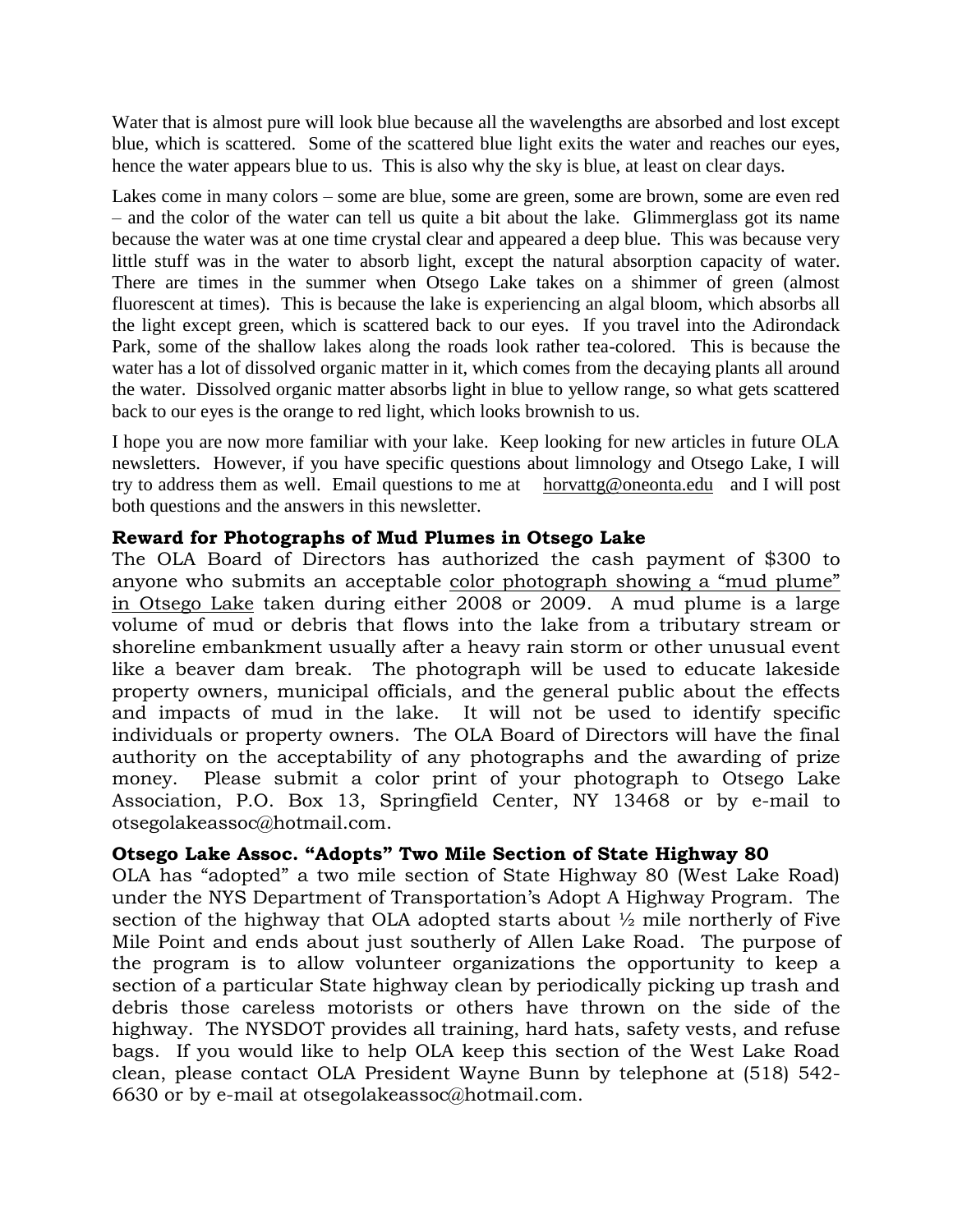#### **Don't "P" In the Lake**

When you purchase lawn fertilizer and/or dishwasher detergent for your camp or lakeside home, please think about Otsego Lake and buy phosphorus free fertilizer and dishwasher detergent sold in local garden supply stores, super markets, and health stores. Phosphorus (chemical symbol "P") is a huge food source or nutrient for the algae and weeds in the lake and OLA encourages everyone to do their part to reduce the amount of phosphorus that ultimately may end up in the lake.

Phosphorus (found not only in lawn/garden fertilizers and dishwater detergents but also in human and animal waste) is a plant-supporting nutrient that feeds algal blooms and nuisance weed growth in water bodies. When it rains, fertilizer and other pollutants are washed into storm drains and streams that empty into the lake. You can have a beautiful lawn and still keep phosphorus out of the lake by using zero phosphorus fertilizer or by simply not using fertilizer at all. Have your lawn tested to determine if you really need fertilizer. When shopping for lawn fertilizer, look for the middle number on the fertilizer bag. The three numbers on the bag show its  $N$  (Nitrogen) –  $P$ (Phosphorus) – K (Potassium) content. A zero in the middle means there is no phosphorus! The NYS Dept. of Environmental Conservation has reported that "just one pound of phosphorus has the capacity to grow from 500 to 700 pounds of algae". You can also help by planting a waterfront buffer strip using certain plants and by "scooping the poop" from your dog.

#### **BFS Volunteer Dive Team Needs Administrative Help**

The volunteer dive team at SUNY/Oneonta's Biological Field Station would like to recruit and train someone to help with the administrative duties associated with their work. Having someone attend to the "paperwork" would allow the divers to concentrate on their underwater work which involves setting out and retrieving all of the "no wake zone" buoys around Otsego Lake each year as well as assisting the BFS staff with their on-going research projects. It is interesting to note that members of the volunteer dive team were the first ones to discover the zebra mussels in Otsego Lake in 2007. Please contact Dive Master Paul Lord at [otsegolakeassoc@hotmail.com](mailto:otsegolakeassoc@hotmail.com) or (607) 547-8778 if you are interested in obtaining additional information.

#### **Otsego Lake Has Special Fishing Regulations**

As you may know, fishing in Otsego Lake is regulated by the NYS Dept. of Environmental Conservation. There are Statewide angling regulations which cover such local fish as largemouth and smallmouth bass, walleye, pickerel, perch, lake white fish, etc., but there are Special Regulations for Otsego Lake as noted below.

| Fish             | Open Season | Minimum Length Daily Limit |  |
|------------------|-------------|----------------------------|--|
| Brown Trout      | All Year    | 18"                        |  |
| Lake Trout       | All Year    | 23"                        |  |
| Land Lock Salmon | All Year    | 18"                        |  |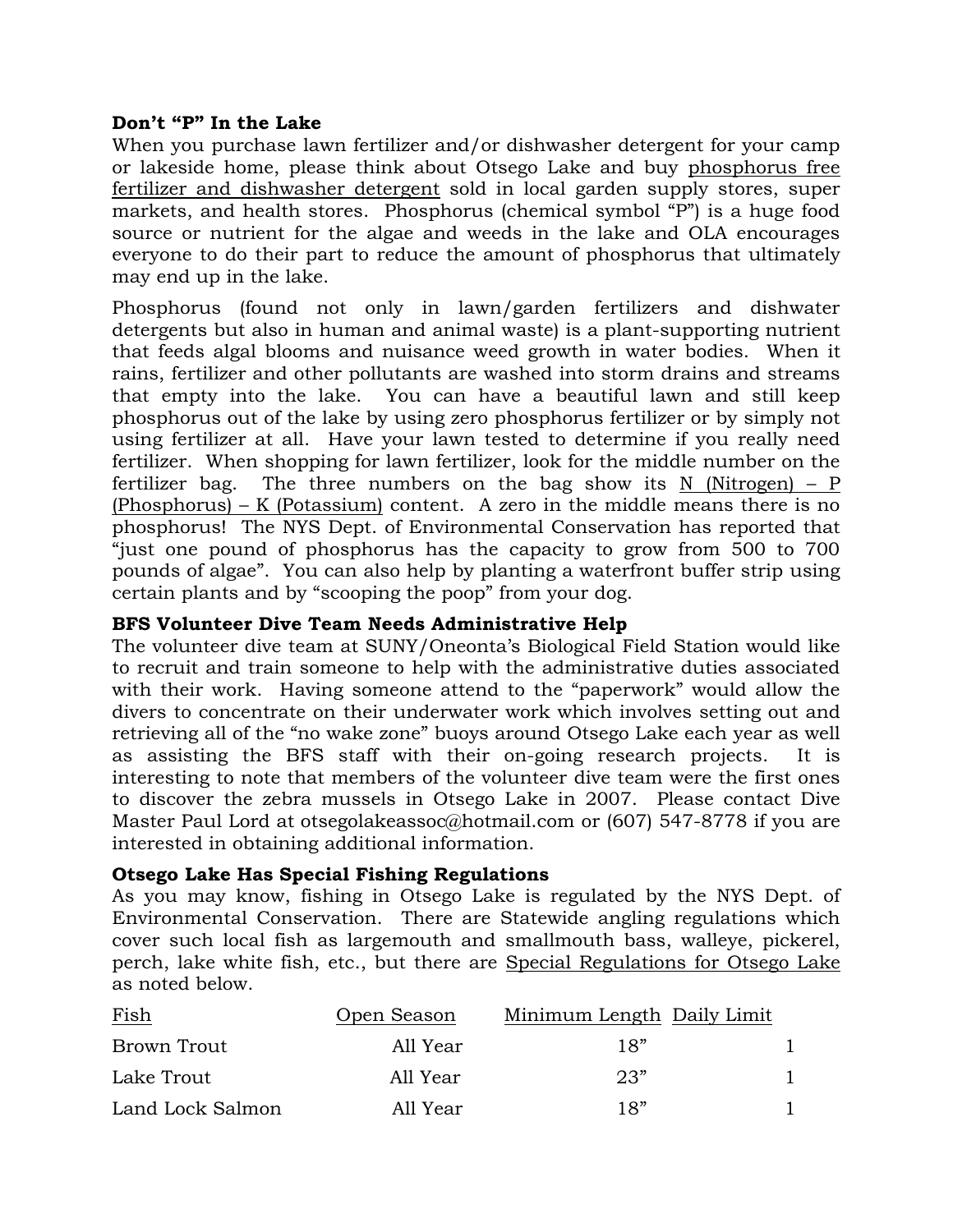Everyone 16 years old and older must have a valid NYS fishing license.

# **Some Boating Rules on the Water**

Boat being passed has the right of way. Boat on the right has the right of way. Boats meeting head on should keep to the right of each other. Sail boats or non-motorized boats have the right of way except when they are the overtaking boat.

All persons waterskiing, tubing, etc. must wear an approved Type III personal flotation device (PFD). An observer at least 10 years old is required in the boat.

A U.S. Coast Guard approved lifesaving device (PFD) is required for each person in the boat. Children under 12 years of age must wear a PFD at all times when underway.

Motor boats require a B-1 type fire extinguisher, horn or whistle, anchor and line, and distress flag or flares. Navigation lights must be on from sunset to sunrise.

# **New Personal Watercraft Operator Rules**

Effective January 1, 2009, no one under the age of 14 is allowed to operate a Personal Watercraft (PWC). Personal watercraft are sometimes referred to "jet skis". Previously, youths between the ages of 10 and 13 could operate a personal watercraft if they obtained a boating safety certificate and were accompanied by an adult. This new tougher law only affects the operation of personal watercraft. Anyone over the age of 10 that holds a boating safety certificate can still operate a motor boat.

# **Search & Shop Websites to Raise Money for Otsego Lake Assoc.**

Thanks to the efforts of OLA Director Carl Good, the Otsego Lake Association is now registered with **goodsearch.com** and **goodshop.com** which will enable OLA to receive \$0.01 each time that you search **and** to receive a percent of the purchase price when you buy something through those websites – powered by Yahoo! These two websites currently have over 76,000 non-profits registered with 100 joining each day. Please consider OLA and use these websites whenever you need to search or buy something.

# **OLA Merchandise for Sale**

If you are looking for some gift ideas, please consider buying OLA's ever popular but inexpensive, high quality and stylish short sleeve tee shirts (lake map on the back), long sleeve denim shirts, caps, and tote bags which proudly show your support of Otsego Lake and it helps OLA to raise money. We also have a 175 page lakescaping book to help you design your own buffer strip. Call Scottie Baker at (607) 547-5356 to order.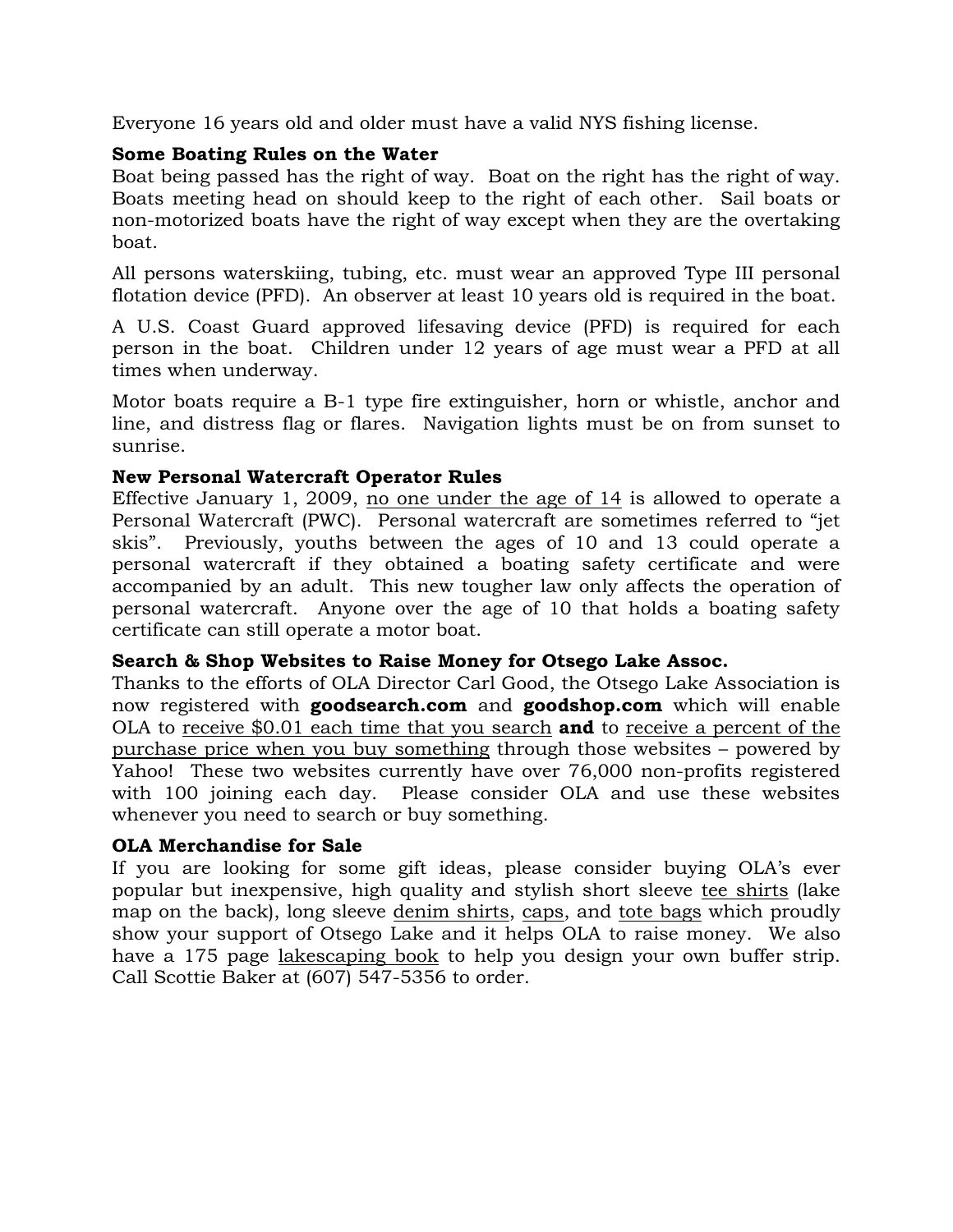#### **Other 2009 Dates to Keep In Mind**

OLA Entry - Springfield 4th of July Parade: Sat., July 4th at 11:00 AM, Springfield Center

OLA Family Day: Sat., July 1<sup>1th</sup> at Glimmerglass State Park, 10:00 AM - 4:00 PM (In conjunction with Otsego Co. Conservation Assoc. – cookouts, casual, informal, fun)

OLA Informational Meeting – Sat., August  $15<sup>th</sup>$  at 9:00 AM (separate announcement)

# **PRESIDENT'S MESSAGE**

Dear Friends of Otsego Lake,

As the President of the Otsego Lake Association (OLA), I would like to encourage all of you to **either renew your membership in OLA (if you have not already done so) or join us for the first time**. Please use the Application below. We are a very active group of like minded citizens, both lakeside property owners and those interested in the lake, who are very concerned about the present and future health and condition of Otsego Lake. Our basic mission is to implement "A Plan for the Management of the Otsego Lake Watershed" which was initially adopted in 1998 by the four municipalities that surround Otsego Lake – namely, the Towns of Otsego, Springfield, and Middlefield and the Village of Cooperstown. The Plan's major goals include: (1) ensuring the quality of drinking water drawn from the lake, (2) preserving the lake's natural beauty and its viability as a tourist attraction, (3) protecting the lake's fishery, (4) ensuring the safety of recreational users of the lake, and (5) preserving the lake as a recreational facility. Much has been accomplished since OLA was founded in 2002 and even more will be accomplished in the future but we need your help and cooperation.

We are primarily concerned with educating the general public and the municipalities surrounding the lake about the various issues that affect Otsego Lake. These issues include sediment and nutrient loadings (mud, road salt, phosphorous, wastewater, etc.) being discharged into the lake, non-native invasive plant and animal species (zebra mussels, milfoil, water chestnut, etc.), nowake zones (boat speeds less than 5 miles per hour within 200 feet of the shoreline), and buffer strips along the shoreline (to reduce erosion).

You can help Otsego Lake by joining OLA, coming to our general membership meetings (see dates elsewhere in this Newsletter), and volunteering to help with our various projects. We even have some fun activities planned so you can meet your friends and neighbors. I look forward to meeting you this summer.

K. Wayne Bunn, OLA President

If you are not a current member of OLA, please consider joining or renewing now.

# **See next page**